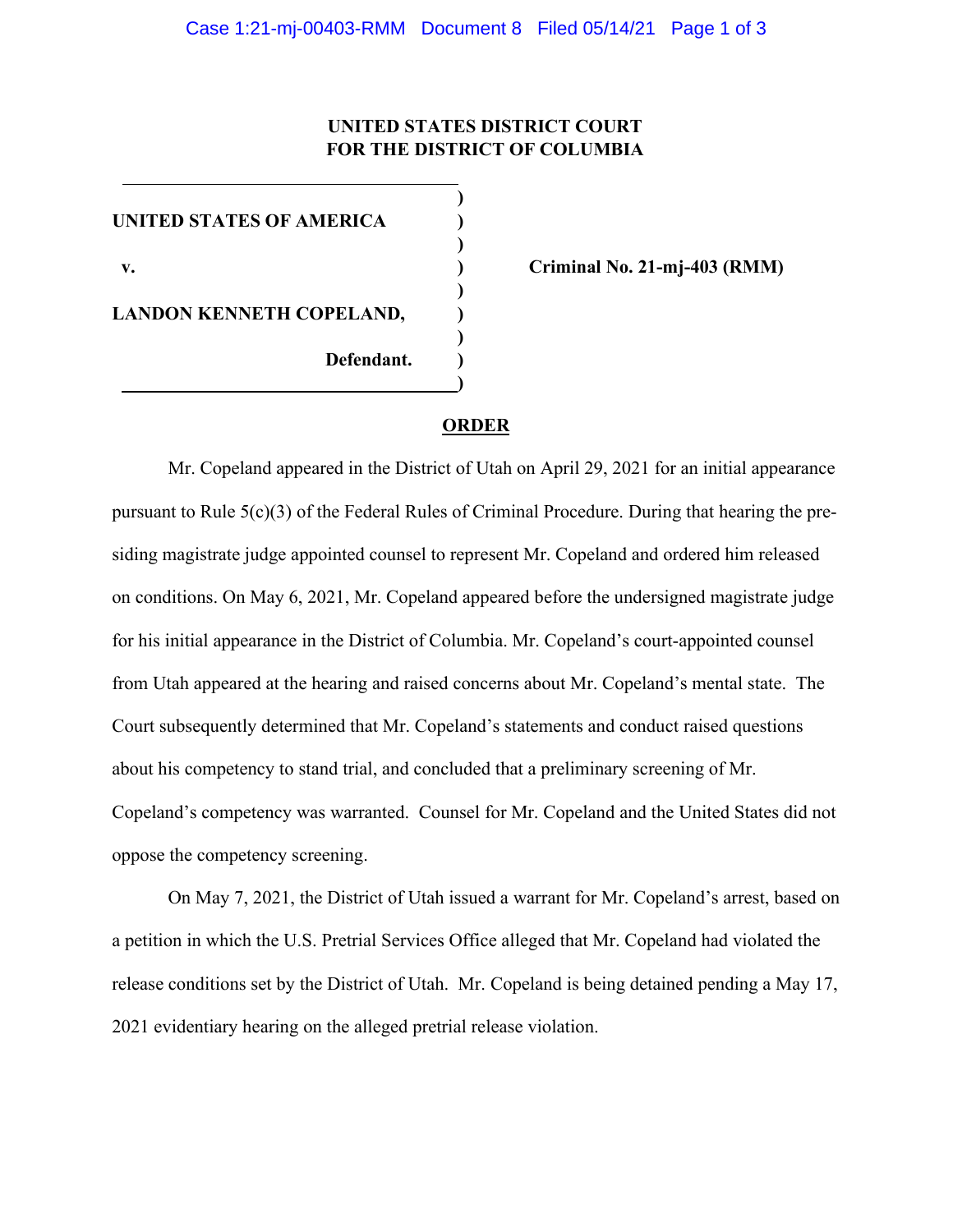## Case 1:21-mj-00403-RMM Document 8 Filed 05/14/21 Page 2 of 3

Pursuant to 18 U.S.C. § 4241, and for the reasons stated on the record by counsel for Mr. Copeland, the Court's observations of Mr. Copeland during the hearing, and the facts outlined in connection with Mr. Copeland's alleged violation of release conditions, it is

**ORDERED** that Mr. Copeland be examined by Dr. Grant, a psychologist for the District of Columbia Department of Behavioral Health, Pretrial and Assessment Branch ("DBH") for the purpose of a forensic screening for a preliminary assessment of his competency, and that after such examination a report be made to this Court as to:

- (1) Whether Mr. Copeland is presently mentally competent to understand the proceedings against him and to properly assist in the preparation of his defense; and
- (2) If the answer to the preceding question is in the negative, whether the examining psychiatrist believes Mr. Copeland should be transferred to a mental facility for further examination and treatment?

The Court respectfully requests, but does not order, that the report generated as a result of this initial screening be completed within 48 hours of Mr. Copeland's evaluation, subject to the availability of staff resources to honor this request.

It is **FURTHER ORDERED** that the appropriate officials at the facility where Mr. Copeland is detained coordinate with Dr. Grant to make him available for a remote screening on Monday, May 24, 2021, at a time directed by Dr. Grant

It is **FURTHER ORDERED** that the Assistant United States Attorney assigned to this matter shall immediately submit the paperwork necessary to ensure the timely payment of the